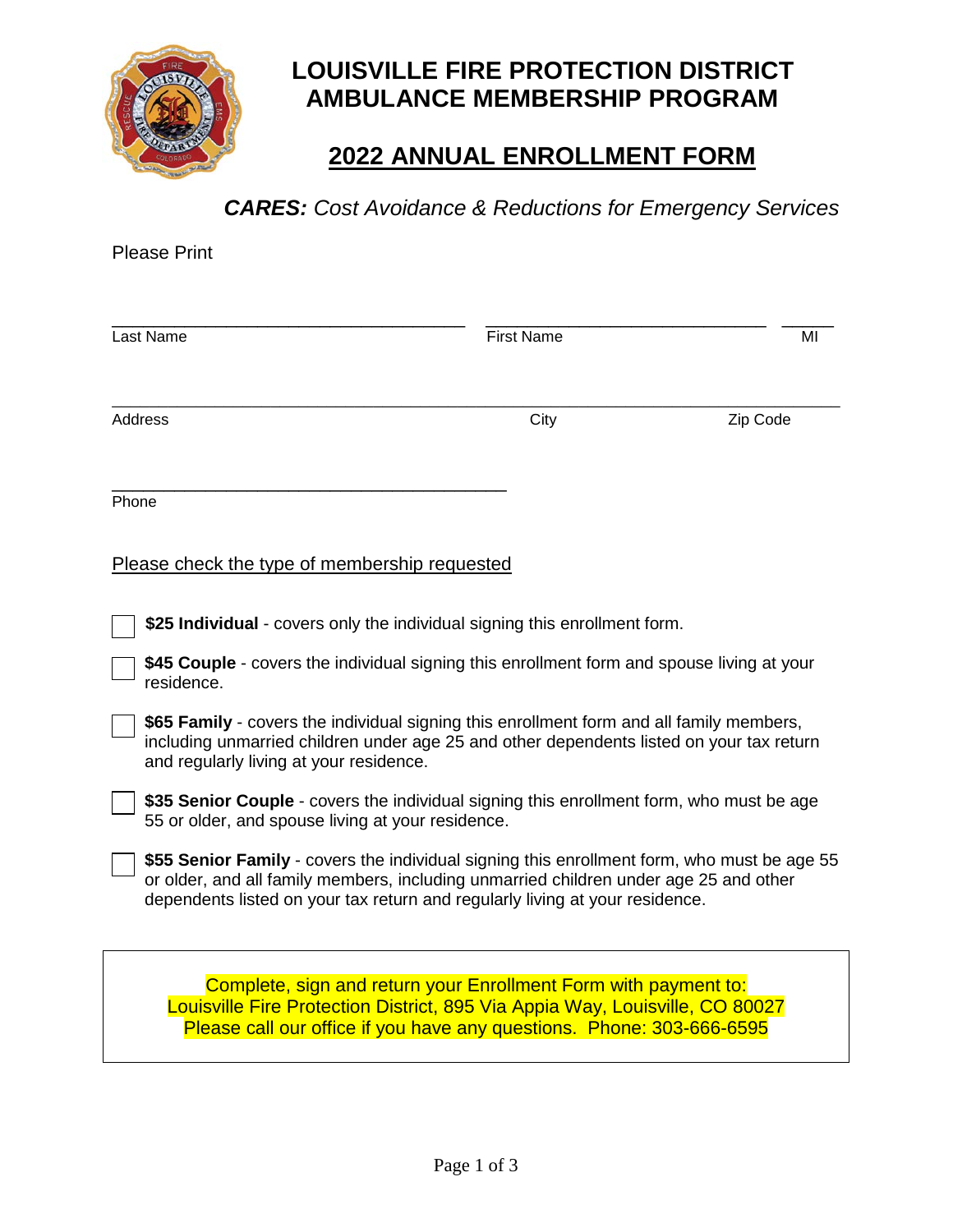Please list all family members, including unmarried children under age 25 and other dependents listed on your tax return and regularly living at your residence.

| Last Name | <b>First Name</b> | MI | Relationship | Date of<br><b>Birth</b> | Social<br>Security # |
|-----------|-------------------|----|--------------|-------------------------|----------------------|
|           |                   |    |              |                         |                      |
|           |                   |    |              |                         |                      |
|           |                   |    |              |                         |                      |
|           |                   |    |              |                         |                      |
|           |                   |    |              |                         |                      |
|           |                   |    |              |                         |                      |

#### **INSURANCE INFORMATION**

 $\Gamma$ 

| Circle all appropriate:                                                                                                                                                                                                        | Medical Insurance | Auto Insurance              | Medicare |
|--------------------------------------------------------------------------------------------------------------------------------------------------------------------------------------------------------------------------------|-------------------|-----------------------------|----------|
|                                                                                                                                                                                                                                |                   |                             |          |
|                                                                                                                                                                                                                                |                   |                             |          |
| Primary Medical Ins Co: Campannic Contract Contract Contract Contract Contract Contract Contract Contract Contract Contract Contract Contract Contract Contract Contract Contract Contract Contract Contract Contract Contract |                   |                             |          |
|                                                                                                                                                                                                                                |                   | Group: ____________________ |          |
| Address: Andreas Address:                                                                                                                                                                                                      |                   |                             |          |
| Phone:                                                                                                                                                                                                                         |                   |                             |          |
|                                                                                                                                                                                                                                |                   |                             |          |

| Secondary Medical Ins Co:                                                                                                                                                                                                      |                           |
|--------------------------------------------------------------------------------------------------------------------------------------------------------------------------------------------------------------------------------|---------------------------|
|                                                                                                                                                                                                                                | Group: __________________ |
| Address: Analysis and the set of the set of the set of the set of the set of the set of the set of the set of the set of the set of the set of the set of the set of the set of the set of the set of the set of the set of th |                           |
| Phone:                                                                                                                                                                                                                         |                           |

٦

| Auto Ins Co: the contract of the contract of the contract of the contract of the contract of the contract of the contract of the contract of the contract of the contract of the contract of the contract of the contract of t |                            |
|--------------------------------------------------------------------------------------------------------------------------------------------------------------------------------------------------------------------------------|----------------------------|
|                                                                                                                                                                                                                                | Group: ___________________ |
|                                                                                                                                                                                                                                |                            |
| Phone:                                                                                                                                                                                                                         |                            |